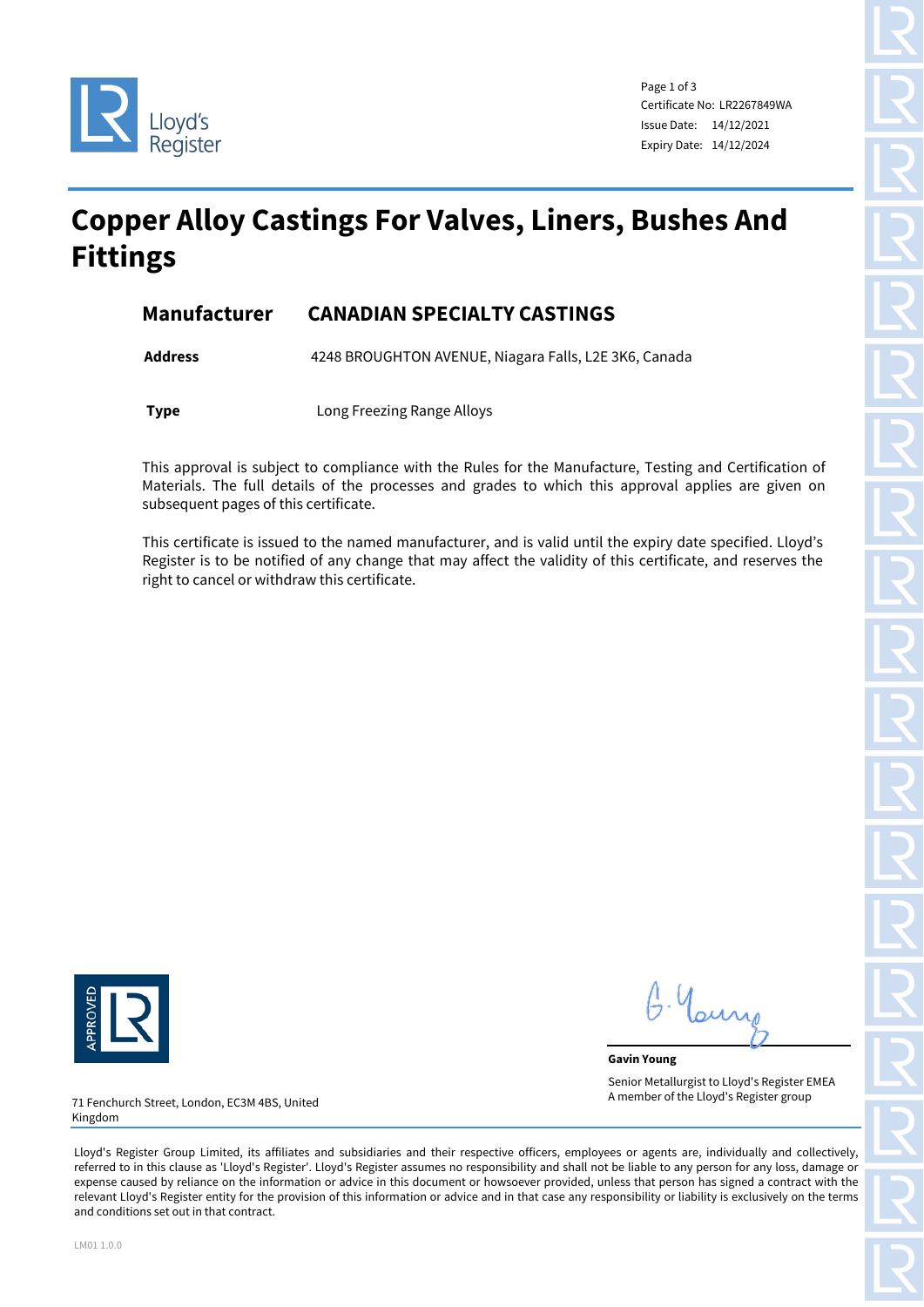

Page 2 of 3 Certificate No: LR2267849WA Issue Date: 14/12/2021 Expiry Date: 14/12/2024

# **Copper Alloy Castings For Valves, Liners, Bushes And Fittings**

| <b>Copper Alloy</b><br><b>Castings for Valves,</b><br>Liners, Bushes and<br><b>Fittings</b>        | <b>Leaded bronze</b>   | <b>Grades</b> | <b>Maximum Weight</b> | <b>Units</b>  |
|----------------------------------------------------------------------------------------------------|------------------------|---------------|-----------------------|---------------|
|                                                                                                    |                        | CuSn9Pb15     | 4.00                  | <b>Tonnes</b> |
|                                                                                                    |                        | CuSn10Pb10    | 4.00                  | <b>Tonnes</b> |
|                                                                                                    |                        | CuSn5Pb20     | 4.00                  | Tonnes        |
|                                                                                                    |                        | CuSn5Pb9      | 4.00                  | <b>Tonnes</b> |
| <b>Copper Alloy</b><br><b>Castings for Valves,</b><br><b>Liners, Bushes and</b><br><b>Fittings</b> | <b>Leaded gunmetal</b> | <b>Grades</b> | <b>Maximum Weight</b> | <b>Units</b>  |
|                                                                                                    |                        | CuSn6Zn4Pb2   | 4.00                  | <b>Tonnes</b> |
|                                                                                                    |                        | CuSn7Zn4Pb7   | 4.00                  | <b>Tonnes</b> |
|                                                                                                    |                        | CuSn5Pb5Zn5   | 4.00                  | <b>Tonnes</b> |
|                                                                                                    |                        | CuSn7Pb3Zn3   | 4.00                  | <b>Tonnes</b> |
|                                                                                                    |                        | CuSn7Zn2Pb3   | 4.00                  | <b>Tonnes</b> |
| <b>Copper Alloy</b><br><b>Castings for Valves,</b><br><b>Liners, Bushes and</b><br><b>Fittings</b> | <b>Phosphor bronze</b> | <b>Grades</b> | <b>Maximum Weight</b> | <b>Units</b>  |
|                                                                                                    |                        | CuSn11P       | 4.00                  | <b>Tonnes</b> |
|                                                                                                    |                        | CuSn12        | 4.00                  | Tonnes        |
|                                                                                                    |                        | CuSn10P       | 4.00                  | <b>Tonnes</b> |
|                                                                                                    |                        | CuSn10PbP     | 4.00                  | Tonnes        |
| <b>Copper Alloy</b><br><b>Castings for Valves,</b><br>Liners, Bushes and<br><b>Fittings</b>        | Gunmetal               | <b>Grades</b> | <b>Maximum Weight</b> | <b>Units</b>  |
|                                                                                                    |                        | CuSn10Zn2     | 4.00                  | Tonnes        |



71 Fenchurch Street, London, EC3M 4BS, United Kingdom

Lloyd's Register Group Limited, its affiliates and subsidiaries and their respective officers, employees or agents are, individually and collectively, referred to in this clause as 'Lloyd's Register'. Lloyd's Register assumes no responsibility and shall not be liable to any person for any loss, damage or expense caused by reliance on the information or advice in this document or howsoever provided, unless that person has signed a contract with the relevant Lloyd's Register entity for the provision of this information or advice and in that case any responsibility or liability is exclusively on the terms and conditions set out in that contract.